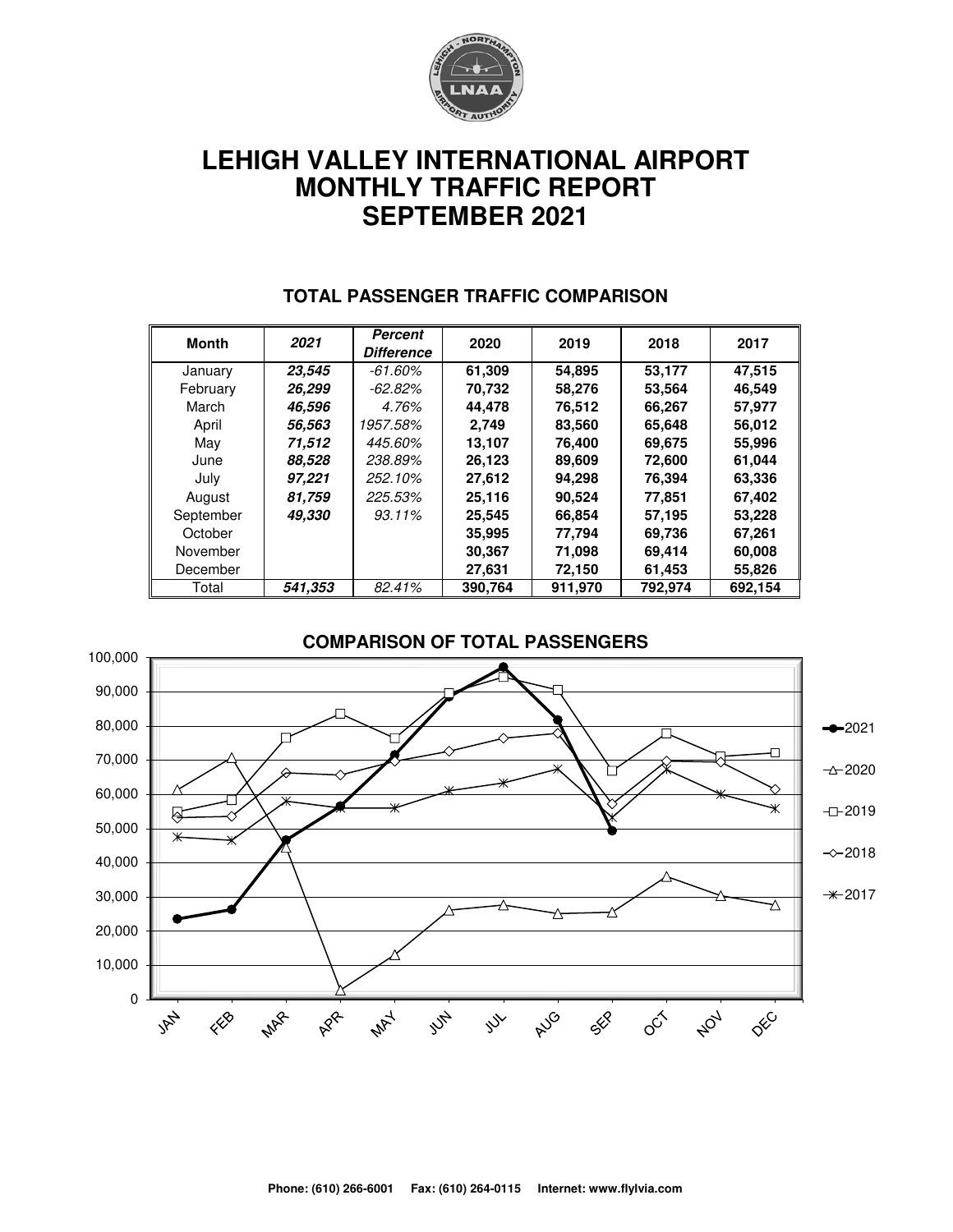#### **LEHIGH VALLEY INTERNATIONAL AIRPORT (ABE) MONTHLY TRAFFIC REPORT SEPTEMBER 2021**

|                                                      |                        | <b>SEPTEMBER</b>       |                               |                                     | YEAR-TO-DATE             |                          |                               |                              |
|------------------------------------------------------|------------------------|------------------------|-------------------------------|-------------------------------------|--------------------------|--------------------------|-------------------------------|------------------------------|
|                                                      | 2021                   | 2020                   | <b>Increase</b><br>(Decrease) | <b>Percent</b><br><b>Difference</b> | 2021                     | 2020                     | <b>Increase</b><br>(Decrease) | Percent<br><b>Difference</b> |
| <b>MAJOR AIRLINES:</b><br>Passengers                 |                        |                        |                               |                                     |                          |                          |                               |                              |
| Enplaned<br>Deplaned                                 | 0<br>0                 | 0<br>0                 | 0<br>0                        | N/A<br>N/A                          | 6<br>347                 | 5,713<br>5,781           | (5,707)<br>(5, 434)           | $-99.89%$<br>$-94.00\%$      |
| Sub-total<br><b>REGIONAL AIRLINES:</b><br>Passengers | 0                      | 0                      | 0                             | N/A                                 | 353                      | 11,494                   | (11, 141)                     | $-96.93%$                    |
| Enplaned                                             | 24,869                 | 12,755                 | 12,114                        | 94.97%                              | 269,300                  | 142,580                  | 126,720                       | 88.88%                       |
| Deplaned<br>Sub-total                                | 24,461<br>49,330       | 12,790<br>25,545       | 11,671<br>23,785              | 91.25%<br>93.11%                    | 271,700<br>541,000       | 142,697<br>285,277       | 129,003<br>255,723            | 90.40%<br>89.64%             |
| <b>TOTAL PASSENGERS</b>                              | 49,330                 | 25,545                 | 23,785                        | 93.11%                              | 541,353                  | 296,771                  | 244,582                       | 82.41%                       |
| CARGO:<br>Enplaned<br>Deplaned                       | 8,414,704<br>8.062,417 | 7,759,830<br>8,188,042 | 654,874<br>(125, 625)         | 8.44%<br>$-1.53%$                   | 79,437,719<br>85,410,366 | 74,824,024<br>81,821,261 | 4,613,695<br>3,589,105        | 6.17%<br>4.39%               |
| <b>TOTAL CARGO</b>                                   | 16,477,121             | 15,947,872             | 529,249                       | 3.32%                               | 164,848,085              | 156,645,285              | 8,202,800                     | 5.24%                        |
| <b>CUSTOMS:</b><br>Entries                           | 10                     | 7                      | 3                             | 42.86%                              | 56                       | 41                       | 15                            | 36.59%                       |

### **MONTHLY AIRCRAFT ACTIVITY**

The FEDERAL AVIATION ADMINISTRATION AIR TRAFFIC CONTROL TOWER at LVIA recorded the following aircraft take-offs and landings for the month:

|                          | <b>SEPTEMBER</b> |       |                               |                                     | YEAR-TO-DATE |        |                               |                              |  |  |
|--------------------------|------------------|-------|-------------------------------|-------------------------------------|--------------|--------|-------------------------------|------------------------------|--|--|
|                          | 2021             | 2020  | <b>Increase</b><br>(Decrease) | <b>Percent</b><br><b>Difference</b> | 2021         | 2020   | <b>Increase</b><br>(Decrease) | Percent<br><b>Difference</b> |  |  |
| <b>Major Airlines</b>    | 859              | 546   | 313                           | 57.33%                              | 8.800        | 6,549  | 2.251                         | 34.37%                       |  |  |
| <b>Regional Airlines</b> | 537              | 480   | 57                            | 11.88%                              | 5.605        | 4,155  | .450                          | 34.90%                       |  |  |
| <b>General Aviation</b>  | 2,513            | 2,974 | (461)                         | $-15.50\%$                          | 23,593       | 19,582 | 4,011                         | 20.48%                       |  |  |
| Military                 | 38               | 30    |                               | 26.67%                              | <i>500</i>   | 299    | 201                           | 67.22%                       |  |  |
| Total Itinerant          | 3.947            | 4,030 | (83)                          | $-2.06\%$                           | 38,498       | 30,585 | 7,913                         | 25.87%                       |  |  |
| <b>Total Local</b>       | 2.287            | 2.187 | 100                           | 4.57%                               | 18,720       | 18.024 | 696                           | 3.86%                        |  |  |
| <b>TOTAL OPERATIONS</b>  | 6.234            | 6,217 | 17                            | 0.27%                               | 57,218       | 48,609 | 8,609                         | 17.71%                       |  |  |